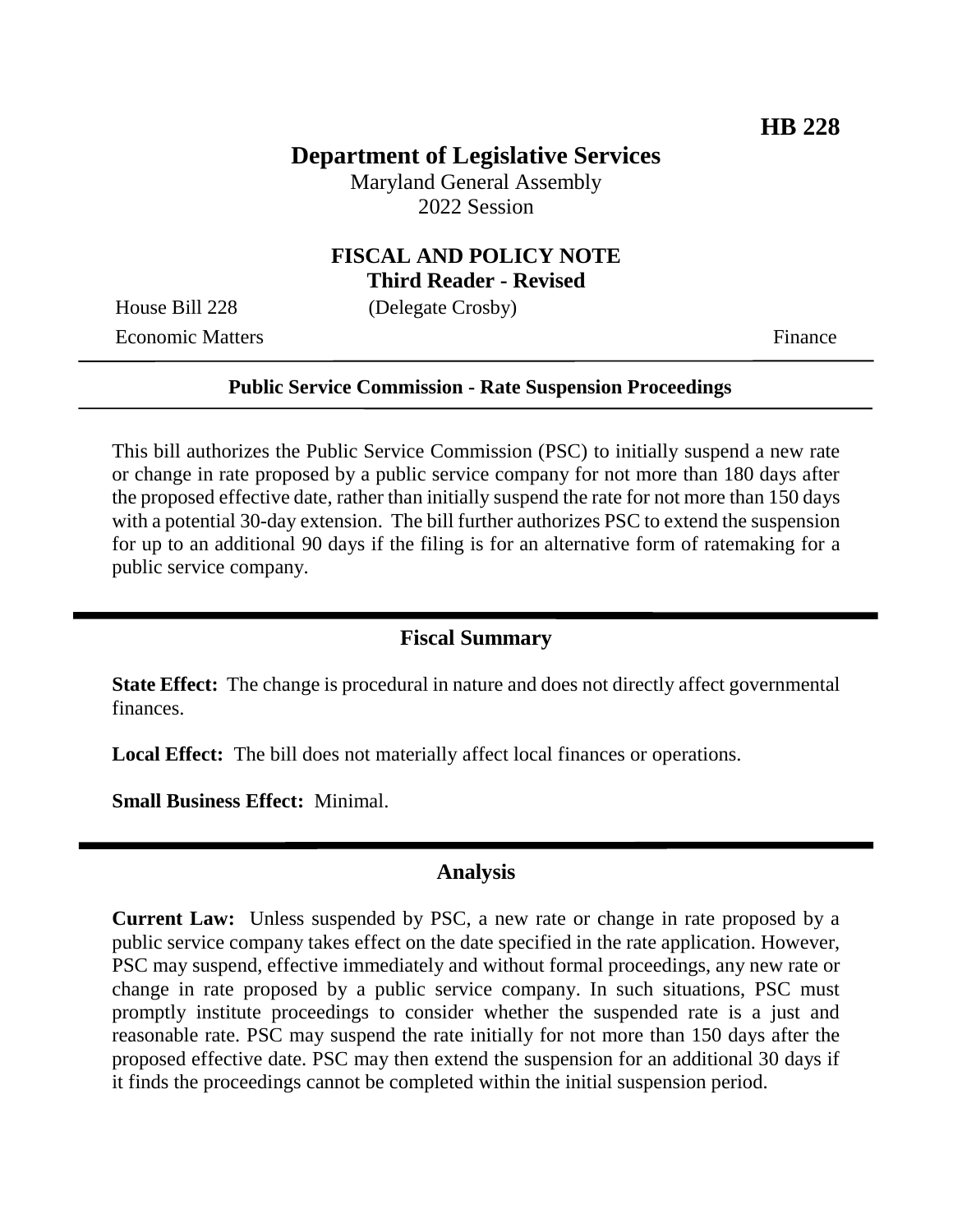### *Alternative Forms of Ratemaking and Multi-year Rate Plan Pilot Process*

A public service company must charge just and reasonable rates for the regulated services that it renders. Generally, PSC has the power to set a just and reasonable rate of a public service company, as a maximum rate, minimum rate, or both. Notwithstanding any other provision of law, PSC may regulate the regulated services of a public service company through alternative forms of regulation under specified conditions. Alternative forms of regulation may include price regulation, revenue regulation, ranges of authorized return, rate of return, categories of services, or price indexing.

PSC has recently allowed filings for multi-year rate plans under a pilot structure that allows utilities to seek rates that have effective periods of three years. Under this alternative form of ratemaking, a utility may request rates based on projected spending and investment in order to recover costs nearly contemporaneously. PSC's orders approving multi-year rate plans provide for prudency reviews of a utility's spending, additional compliance filings, and other review mechanisms during and after the multi-year rate period.

**State Fiscal Effect:** PSC advises that the bill merely extends the current statutory period for alternative forms of ratemaking, such as multi-year rate filings; the bill does not alter the number of rate cases PSC reviews, the amount of work necessary to review a case, or the resources necessary to perform PSC's duties. Accordingly, the bill does not create any incremental work for the agency.

**Additional Comments:** PSC advises that the extension period authorized under the bill potentially only impacts a public service company (by delaying the implementation of utility rate increases) that is seeking its first multi-year rate plan. Utilities with multi-year rate plans already approved (Baltimore Gas and Electric Company and Pepco) will be required by PSC to meet earlier deadlines when filing subsequent rate requests, and therefore are not affected by the bill.

## **Additional Information**

**Prior Introductions:** None.

**Designated Cross File:** SB 131 (Senator Kelley) - Finance.

**Information Source(s):** Public Service Commission; Office of People's Counsel; Department of Legislative Services